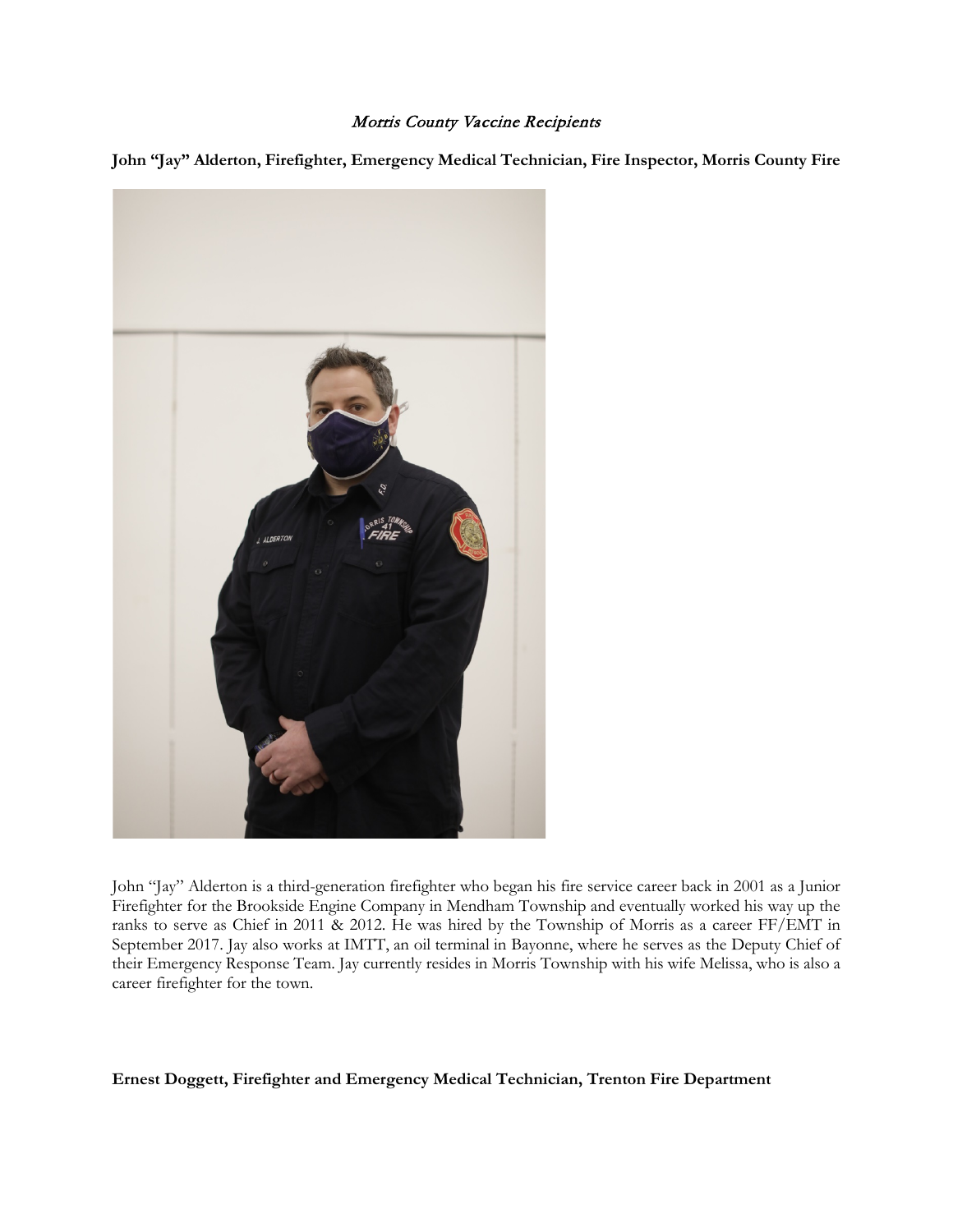

Ernest Doggett currently serves as a Firefighter, Emergency Medical Technical (EMT), and Engine 6 Interim Captain.

**Sagar Kadakia, Emergency Medical Technician, Parsippany Volunteer Ambulance Squad**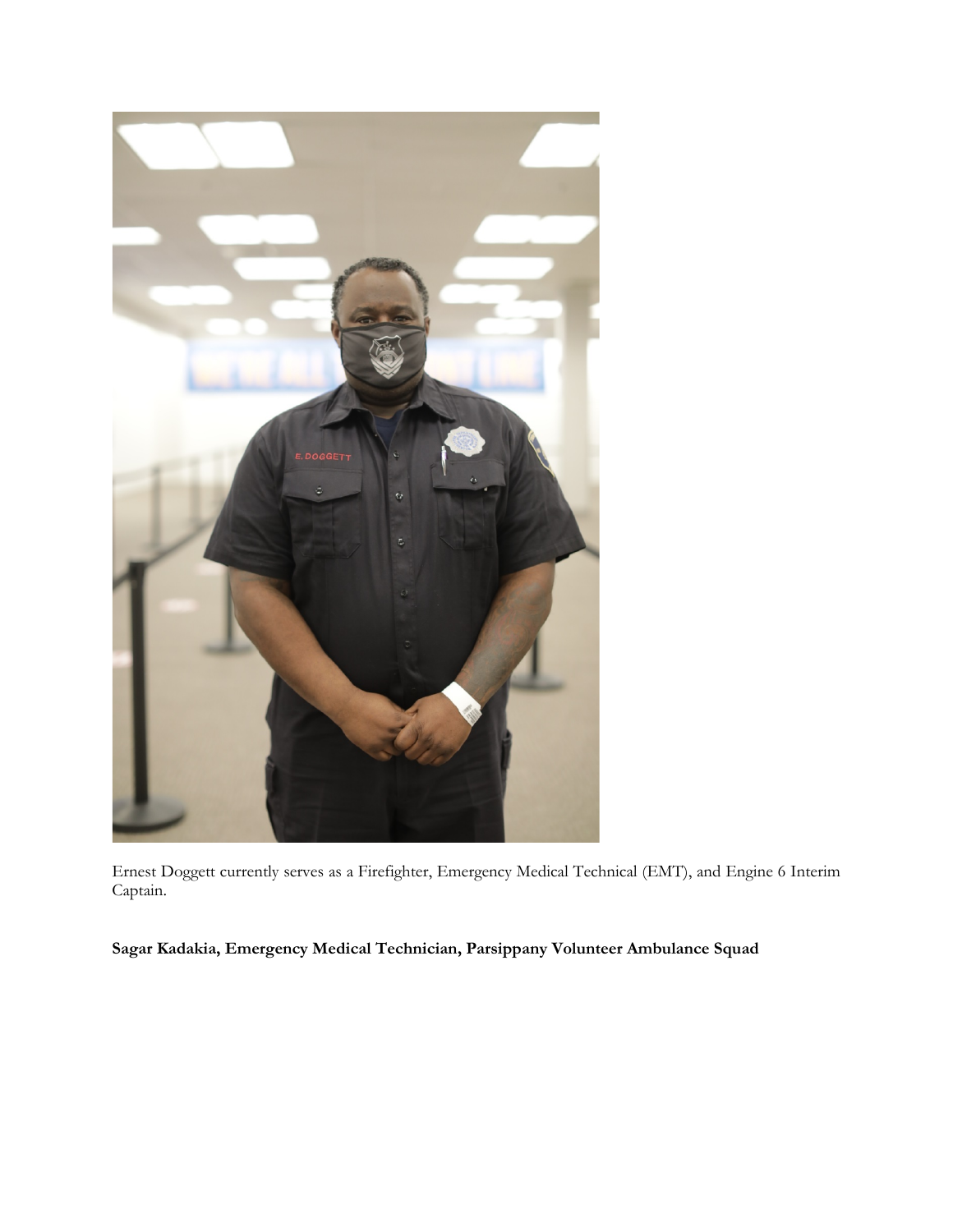

Sagar Kadakia has been volunteering with Parsippany Volunteer Ambulance Squad for almost 6 years. Kadakia rides every Tuesday night and is one of Parsippany's newest Lieutenants. He became an EMT while going to school at Baruch College in NYC where he obtained a Bachelor's Degree in Finance. He now works as Financial Analyst at GAF Materials Corporation in Parsippany and continues to Volunteer in his spare time.

## **Thomas Lyons, Emergency Medical Technician, Pequannock Township First Aid & Rescue Squad**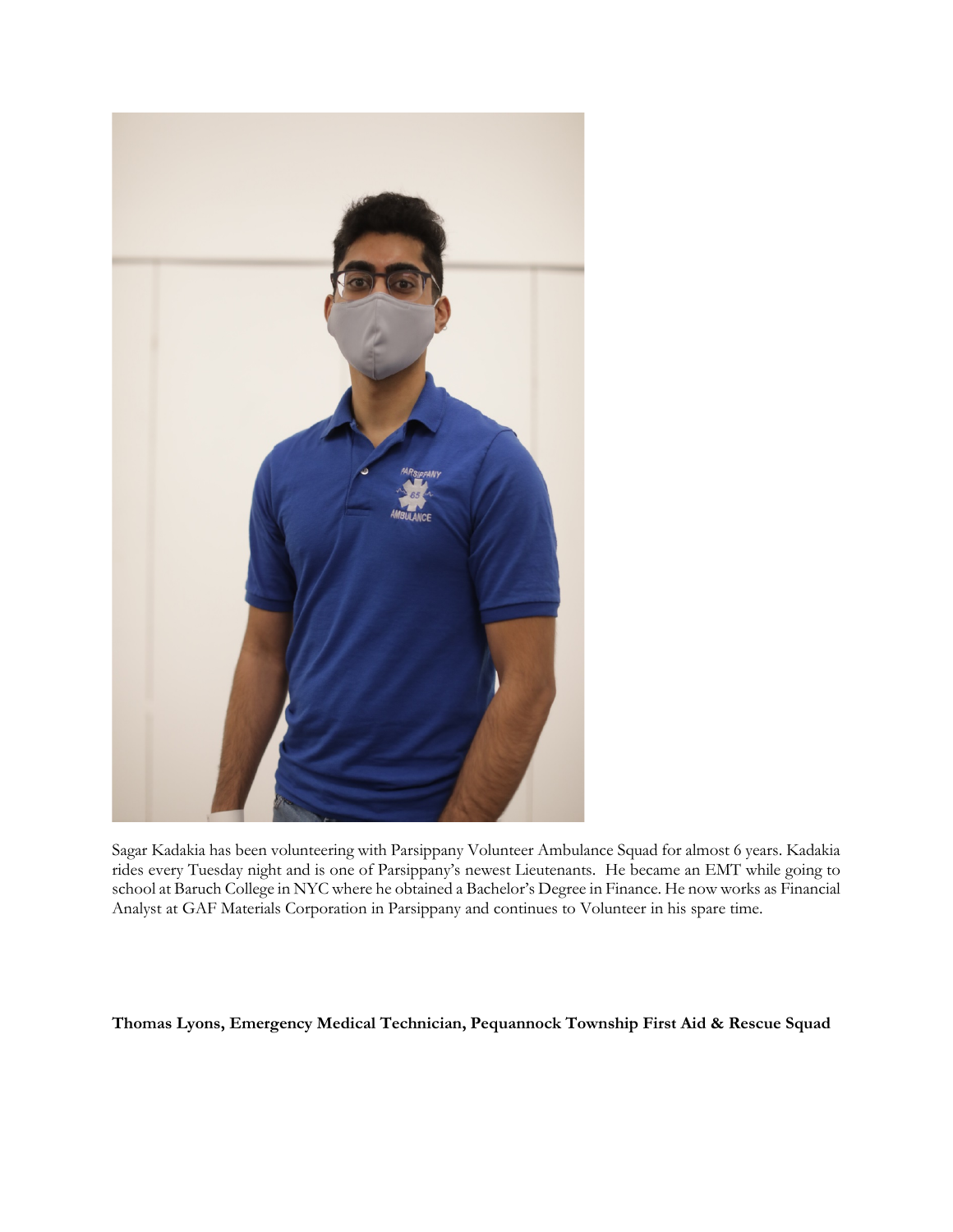

Chief Lyons joined the Pequannock Township First Aid & Rescue Squad in March of 2009, after a 32- year career with the City of Clifton Fire Department. Serving as Chief of the squad since 2015, Tom has utilized his knowledge and experience during the COVID pandemic, to ensure that his emergency responders have been properly trained and equipped to operate safely.

**Brian Patrick McKnerney, Sergeant, New Jersey State Police**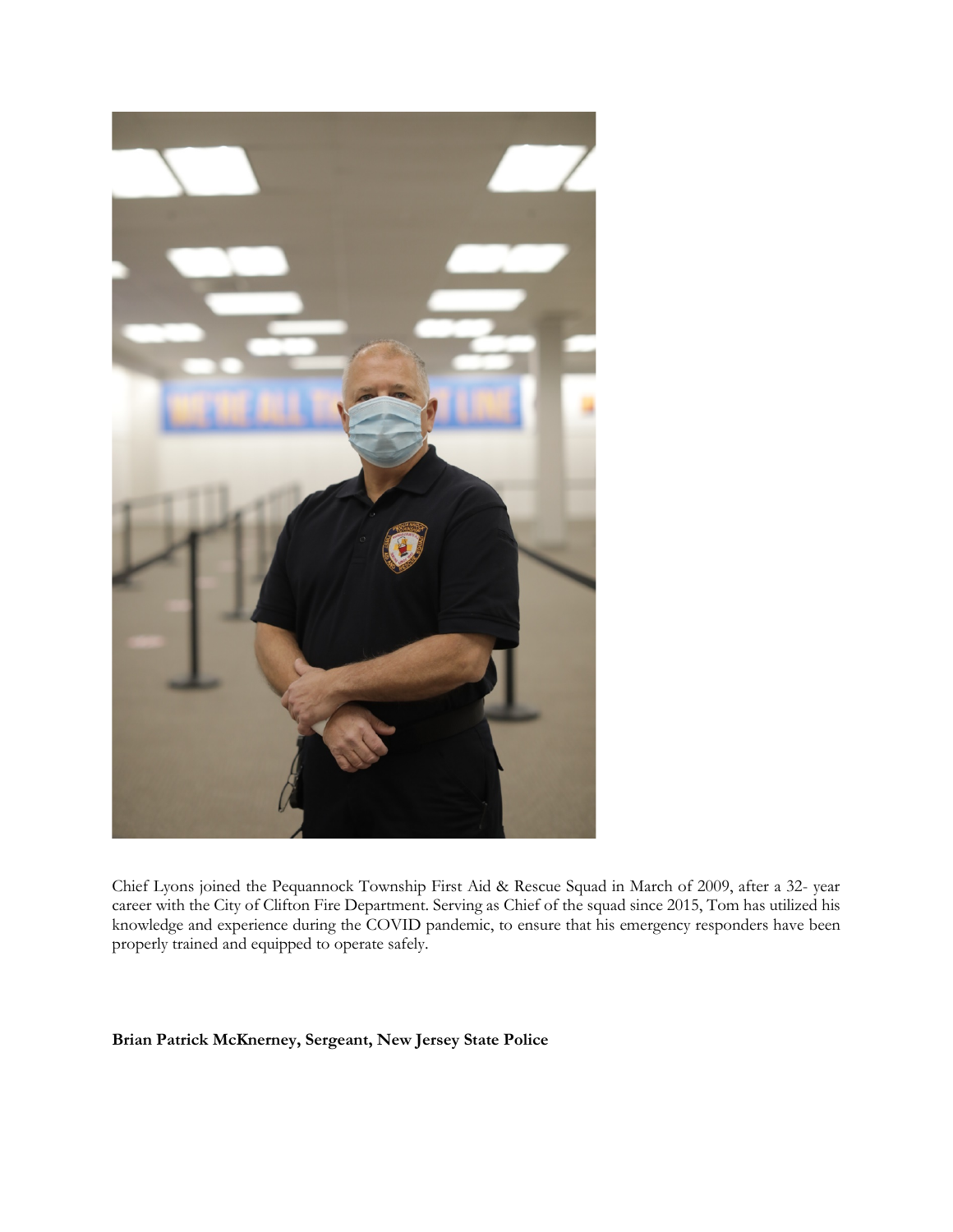

Sgt. Brian Patrick McEnerney is part of Troop B Tactical Patrol Unit Squad #1. He is a member of the 142nd State Police Class, having graduated in 2005. He holds a Bachelor of Science from Montclair State University.

**Michael Zarro, Sergeant, Mount Olive Police Department**